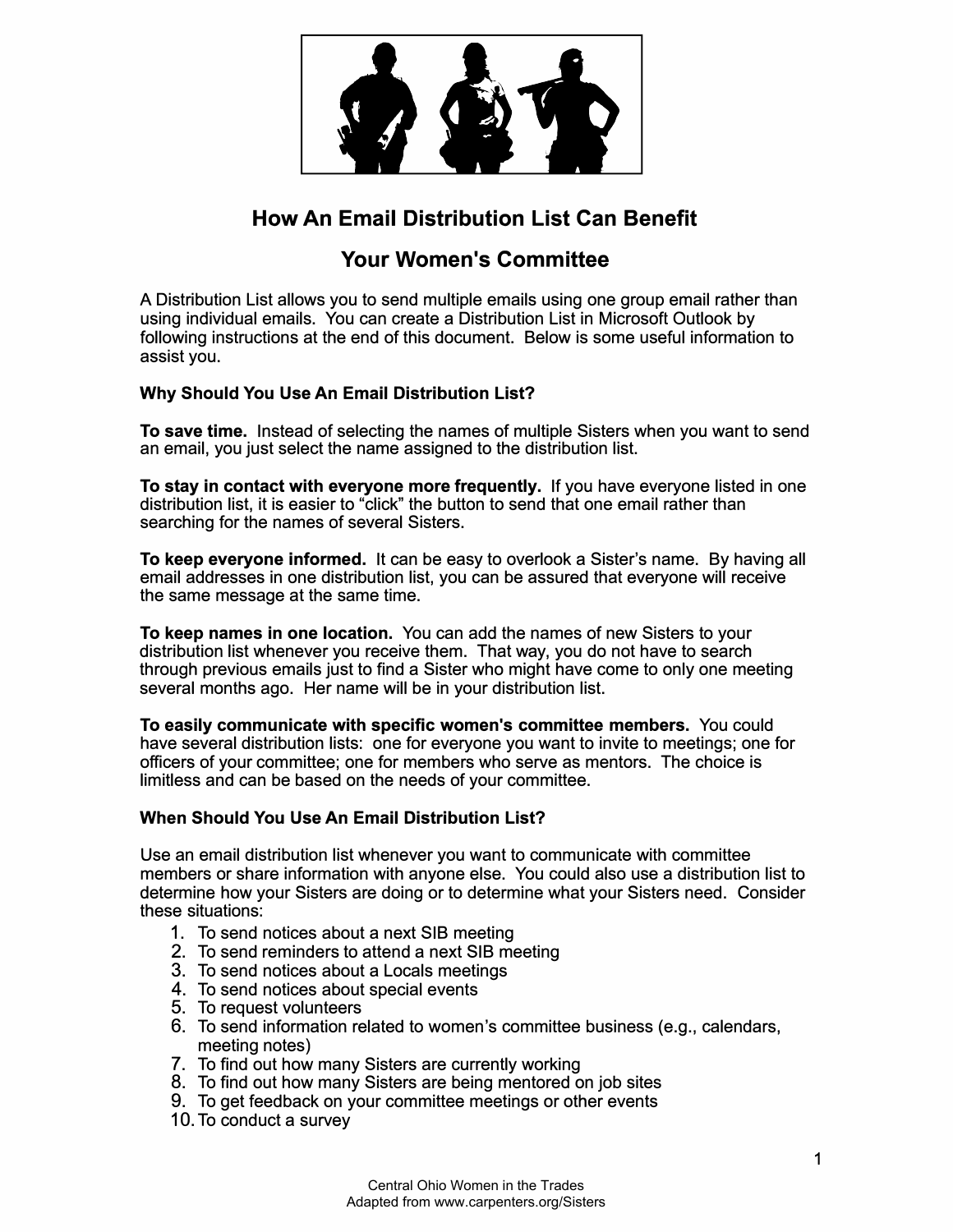#### **How Do You Collect Email Addresses For Your Distribution List?**

The nice thing about a distribution list is that emails can be collected from Sisters over a period of time and from various sources. Consider the following approaches.

**Collect names at your women's committee meetings.** Use a sign-in sheet that includes a place for meeting attendees to include their email address.

**Collect names from other Sisters.** Your Sisters will know other Sisters who may not attend your meetings. However, they might attend if they receive notices or if they are notified of an event that interests them. So make it a practice to remind Sisters to get the emails of anyone who would like to be included on your distribution list.

**Collect names from events you sponsor or attend.** When you attend conferences, participate in community events, conduct outreach, or engage in any other type of event where Sisters attend, you might meet some Sisters in those places who are not involved with your committee. So look at these events as opportunities to collect the email address of potential committee members.

**Update email addresses at your women's committee meetings.** Always ask if anyone has changed their email address and make corrections.

**Update email addresses based on Return emails.** If you get a return email from someone whose address was previously correct, contact the sister via telephone to acquire her new email address if she has one.

#### **How Do You Maintain An Email Distribution List?**

To be effective, once you start your distribution list, you must keep the information current. Sisters will need to be added or taken off for various reasons. Someone must also be willing to send out the emails for your committee. These people could be the same or different. Some options for this person (or people) might include:

- 1. Someone who is currently on your committee and has access to a computer.
- 2. Someone who currently works for your Council and has access to a computer.
- 3. Someone who currently works for your Local and has access to a computer.

#### **How Can You Keep Email Communications Meaningful?**

Once you create your distribution list, you do not want to inundate Sisters with a message everyday, or a message that is viewed as unnecessary. So strike a balance between what you email and when you email.

**Be consistent with "when" you email.** If you decide to use your distribution list to send notifications about upcoming meetings, do this at the same time for every meeting. For example, if you send an initial meeting notification 30 days before the next meeting, send this at the same time. Do not send one initial notification 30 days, then the next notification in 20 days, then the next notification in 15 days. Be consistent.

**Be Consistent with "what" you email.** If you plan to send a copy of meeting notes to women's committee members after each meeting, do so after each meeting. Do not send the notes after one meeting, but then forget to send them after the another meeting.